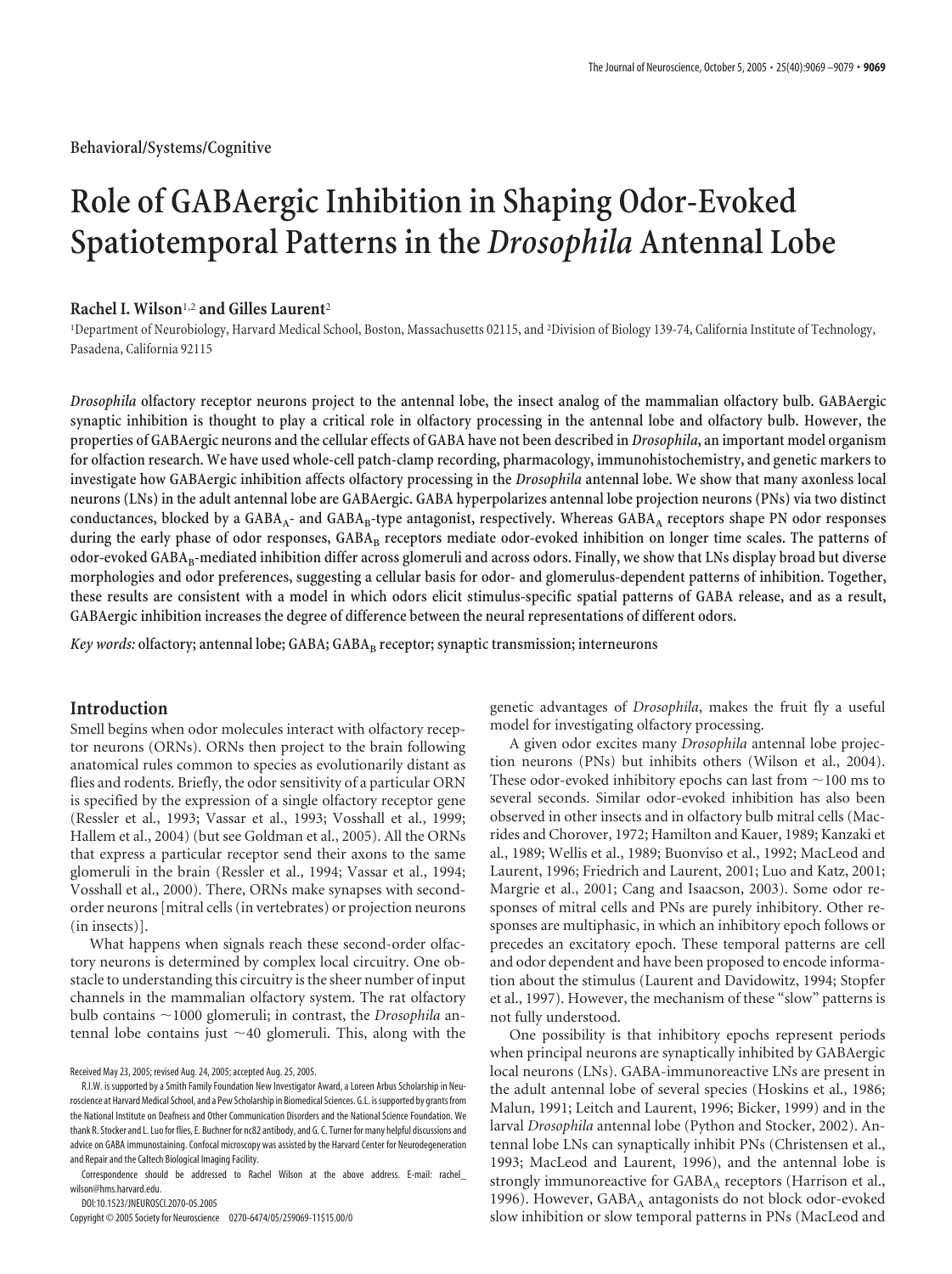Laurent, 1996; Christensen et al., 1998; Wilson et al., 2004). Therefore, these inhibitory epochs have been hypothesized to reflect a metabotropic conductance (Bazhenov et al., 2001) or the action of a different inhibitory neurotransmitter (Sachse and Galizia, 2002). Alternatively, inhibition of PNs could be caused by inhibition of ORNs (Dobritsa et al., 2003).

Here, we investigate the mechanisms of odor-evoked inhibition in PNs. We confirm that many *Drosophila* antennal lobe LNs are GABAergic. GABA receptors contribute to odor-evoked inhibition of PNs on both fast and slow time scales, and GABAmediated slow inhibition increases the diversity of odor-evoked responses among PNs. This is consistent with models that invoke GABAergic inhibition to increase the discriminability of olfactory representations.

# **Materials and Methods**

*Fly stocks.* Flies were reared on standard cornmeal agar medium. Except where otherwise noted, flies were wild type (Canton-S).*GH146-Gal4* and *c739-Gal4* flies were a gift from L. Luo (Stanford University, Stanford, CA). *GH298-Gal4,UAS-CD8GFP/TM6bHu* flies were a gift from R. Stocker (University of Fribourg, Fribourg, Switzerland). All experimental animals were adult females, 3–10 d after eclosion.

*Immunocytochemistry.* For anti-GABA staining of brains that also express a CD8GFP cell marker, brains were fixed for 15 min in 5% formaldehyde in PBS, rinsed with PBS, and blocked in 5% normal goat serum/ PBST (0.2% Triton X-100 in PBS) for 20 min. Brains were incubated in 1:100 rabbit anti-GABA antibody (catalog #A2052; Sigma, St. Louis, MO) and 1:25 rat anti-CD8 antibody (Caltag Laboratories, Burlingame, CA) at 4°C for 2 d. After washing for 1 h in several changes of PBST, brains were incubated with 1:250 goat anti-rabbit:Alexa Fluor 568 and 1:250 goat anti-rat:Alexa Fluor 488 (Molecular Probes, Eugene, OR) for 2 d at 4°C. To visualize biocytin-filled neurons and glomerular boundaries, brains were incubated in 1:10 mouse nc82 antibody (gift from E. Buchner, University of Würzburg, Würzburg, Germany) for 24 h at 4°C and then washed for 30 min in several changes of PBST before incubation with 1:1000 goat anti-mouse:Alexa Fluor 568 and 1:1000 streptavidin: Alexa Fluor 488 for 24 h at 4°C. After incubation with secondary detection reagents, brains were washed for 20 min in PBST and mounted in Vectashield on a slide flanked by two #1 coverslips. Confocal fluorescence microscopy was performed on a Zeiss (Oberkochen, Germany) LSM 510 using a 63 $\times$  oil-immersion objective. Biocytin fills were used not only to visualize LN morphology (see Fig. 5) but also to identify which glomerulus a PN innervated (see Fig. 4).

*Image analysis.* Confocal Z-stacks were acquired in 1  $\mu$ m slices and imported into NIH ImageJ for analysis. Counts of green fluorescent protein-positive (GFP+) and GABA + cells (see Fig. 1) were performed using the Cell Counter plugin (K. De Vos, http://rsb.info.nih.gov/ij/ plugins/cell-counter.html). LN innervation density (see Fig. 5*C*) was computed for selected glomeruli using the Measure Stack plugin (B. Dougherty, http://www.optinav.com/ImageJplugins/list.htm). Glomerular boundaries were defined according to the nc82 signal by drawing a region of interest (ROI) every three slices and interpolating through the stack. Mean pixel value was computed for this three-dimensional ROI.

*Electrophysiology.* Flies were prepared for *in vivo* whole-cell patchclamp recording as described previously (Wilson et al., 2004). The saline composition was as follows (in mM): 103 NaCl, 3 KCl, 5 *N*-tris(hydroxymethyl) methyl-2-aminoethane-sulfonic acid, 10 trehalose, 10 glucose, 2 sucrose, 26  $NaHCO<sub>3</sub>$ , 1  $NaH<sub>2</sub>PO<sub>4</sub>$ , 1.5  $CaCl<sub>2</sub>$ , and 4 MgCl<sub>2</sub>, adjusted to 275 mOsm, pH equilibrated near 7.3 when bubbled. The saline was bubbled with 95%  $O_2/5\%$  CO<sub>2</sub> and perfused continuously over the preparation at 2 ml/min. Recordings were obtained from PN or LN somata under visual control using an Axioskop FS-1 (Zeiss) or Olympus (Melville, NY) BX51F with infrared-differential interference contrast (IR-DIC) optics and a  $40\times$  water-immersion objective. One PN or LN was recorded per fly. PNs and LNs are readily distinguishable from each other based on their very different intrinsic properties (Wilson et al., 2004). In most cases, we also confirmed the identity of each recorded cell by

visualizing its biocytin fill *post hoc*. In every case, cells with small-amplitude action potentials ( $\leq 12$  mV in amplitude) were PNs, whereas cells with large action potentials (always  $>$ 40 mV) were confirmed as LNs.

Patch-clamp electrodes (5–7 M $\Omega$ ) were filled with a solution composed of the following (in mM): 140 potassium aspartate, 10 HEPES, 1 KCl, 4 MgATP, 0.5  $\text{Na}_3$ GTP, and 1 EGTA, pH 7.3, adjusted to 265 mOsm. In most experiments, 0.5% biocytin hydrazide was added to the internal solution. This internal solution composition yielded a GABA reversal potential near  $E_{\text{Cl}}$  and a spike threshold near  $-40$  mV (supplemental Fig. 1, available at www.jneurosci.org as supplemental material). In most cells, it was necessary to inject a small constant hyperpolarizing current (0-30 pA), beginning immediately after break-in, to bring the membrane potential between  $-55$  to  $-60$  mV; under these conditions, spontaneous spiking rates in LNs matched the rate observed in cellattached mode before break-in. Voltage was acquired in current-clamp mode, digitized at 10 kHz, and low-pass filtered at 5 kHz.

*Pharmacology.* For GABA iontophoresis experiments, pulled glass capillaries ( $\sim$ 80 M $\Omega$ ) were filled with 250 mm GABA, pH 4.3 in water. GABA diffusion from the tip was controlled by applying a negative backing current (0-5 nA) using a constant-current iontophoresis instrument (World Precision Instruments, Sarasota, FL). GABA was ejected by applying a brief positive ejection current (4 –7 ms, 1000 nA) every 20 s. Fine adjustment of the backing current was generally needed to achieve a response that was stable over time.

Antagonists were prepared as concentrated stock solutions; during an experiment, a measured volume of stock was added to the measured volume of saline in the reservoir of perfusate, resulting in a defined dilution producing the final concentration of the antagonist. All drug concentrations reported in the text are final concentrations. Picrotoxin was prepared as a 5 mm stock in 100 mm NaCl. Bicuculline methiodide was prepared as a 15 mm stock in H<sub>2</sub>O immediately before use. 3-N-[1-(3,4-dichlorophenyl)ethylamino)-2-hydroxypropyl cyclohexylmethyl phosphinic acid (CGP54626) was prepared as a 250 mm stock in DMSO. In some cells, CGP54626 caused an increase in the spontaneous spiking rate of the cell. In these cases, additional constant hyperpolarizing current was added to the current command to return the cell to its original spontaneous spiking rate before testing any more odors.

We tested the effect of CGP54626 on 11 cells. Each of these cells was tested with several odors, resulting in 46 cell– odor combinations. This entire dataset was used to construct the graph in Figure 4*G*. In Figure 3, *C* and *D*, we omitted the five cell– odor combinations with the lowest peak odor-evoked spike rates, so that average control peak spike rates were similar for the CGP54626 and picrotoxin experiments. Including the omitted five data points in Figure 3 did not change our conclusions and did not alter the statistical significance our results.

*Olfactory stimuli.* In olfactory stimulation experiments, a constant stream of charcoal-filtered air (2.15 L/min) was directed at the fly throughout the recording. For the experiments shown in Figures 3 and 4, odors were placed undiluted in a vial. After a trigger, a three-way solenoid valve redirected 7% of the airstream through the headspace of the odor vial for 1 s. Odors used in these experiments were pentyl acetate, methyl salicylate, benzaldehyde, ethyl 3-hydroxybutyrate, *p*-cresol, 2-heptanone, 1-hexanol, *trans-*2-hexenal, and 1-octen-3-ol. For the experiments shown in Figure 6 and supplemental Figure 2 (available at www.jneurosci.org as supplemental material), each of the seven test odors was diluted 100-fold v/v in paraffin oil. The constant airstream speed was 2.2 L/min, and the stimulus trigger redirected 9% of the airstream through the headspace of the odor vial for 500 ms. The odor stream rejoined the nonodor stream 16 cm from the end of the end of the delivery tube, which measured 3 mm in diameter. The end of the delivery tube was positioned 8 mm from the fly. Odor presentations (typically six trials per odor) were spaced 45– 60 s apart.

#### **Results**

#### **Most antennal lobe local neurons defined by the GH298 marker are GABAergic**

As in the olfactory bulb, each glomerulus in the *Drosophila* antennal lobe contains four main classes of neurons: (1) the axon terminals of ORNs, (2) the dendrites of PNs that convey infor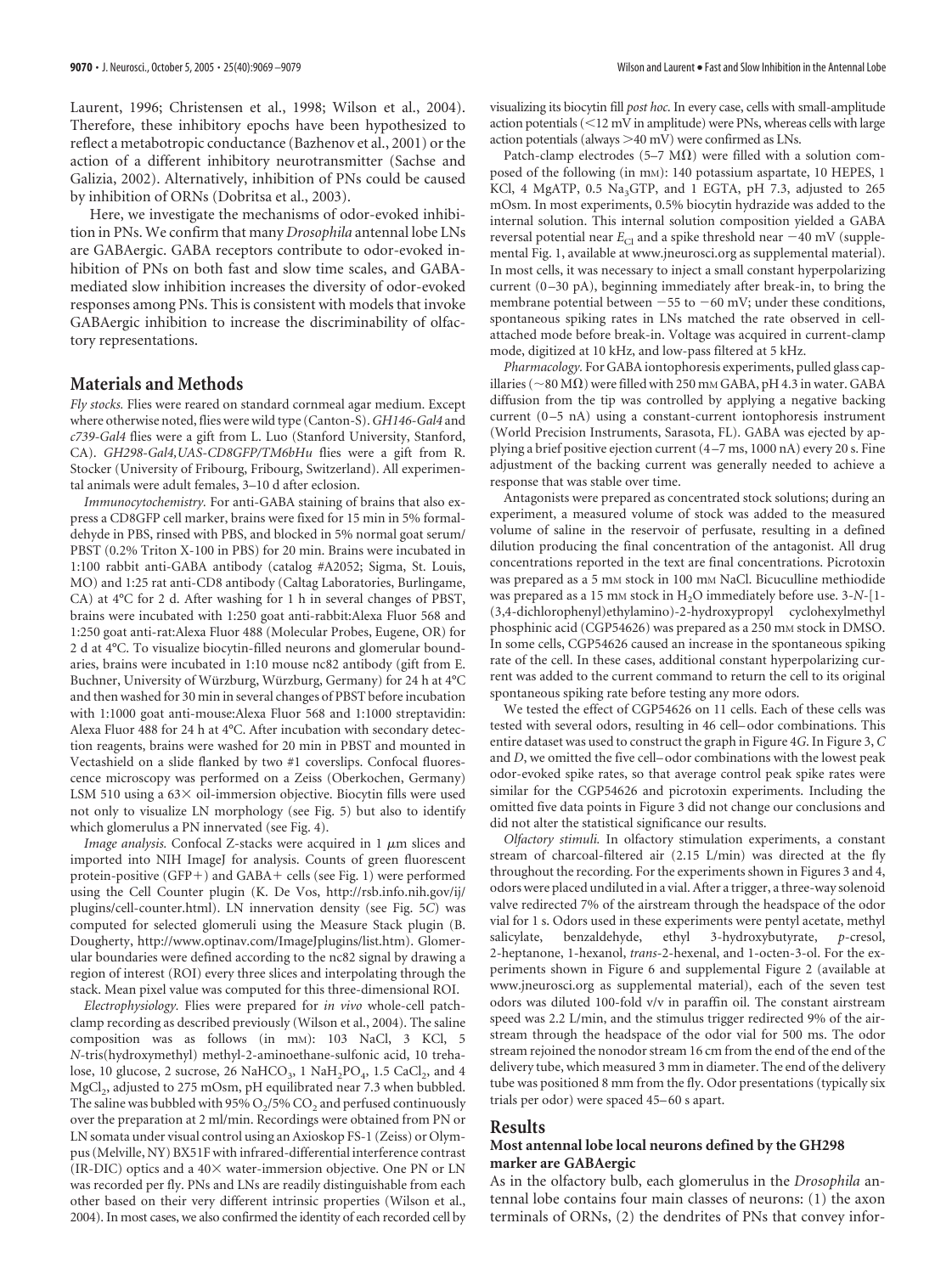mation from ORNs to higher brain centers, (3) neurites from LNs that interconnect glomeruli, and (4) the centrifugal axonal projections of neurons that relay information to the antennal lobe from higher brain centers (Stocker et al., 1990). Recent studies have illuminated the development, morphology, and physiology of *Drosophila* ORNs and PNs (Keller and Vosshall, 2003; Hallem and Carlson, 2004). *Drosophila* LNs, in contrast, have not received much attention. LNs have been noted in Golgiimpregnated antennal lobes (Stocker et al., 1990), but remarkably little is known about the number, morphology, and connectivity of these cells or about their impact on other antennal lobe neurons. If adult LNs are also GABAergic, and if GABA is inhibitory (as it is in other insects), then LNs could participate in sculpting the inhibitory epochs prominent in many PN odor responses. In the larval *Drosophila* antennal lobe, many LNs are immunopositive for GABA (Python and Stocker, 2002). In the adult, it has been shown that many somata around the antennal lobes express the GABA biosynthetic enzyme glutamic acid decarboxylase (Ng et al., 2002).

We began by confirming that many adult *Drosophila* antennal LNs are GABAergic. Using confocal immunofluorescence microscopy with an anti-GABA antibody, we observed many GABA-positive somata in the vicinity of the antennal lobe neuropil (Fig. 1). To identify LNs, we used flies in which a large subpopulation of these cells are genetically labeled. In these flies (GAL4 enhancer trap line GH298), reporter gene activity labels a cluster of somata lateral to the antennal lobe neuropils. The neurites of these neurons collectively fill the antennal lobes, reminiscent of the morphology of LNs identified in Golgi impregnations (Stocker et al., 1997). When we made whole-cell patch-clamp recordings from the somata of GFP-positive cells in *GH298- GAL4,UAS-CD8GFP* flies, we observed intrinsic properties characteristic of LNs ( $n = 7$ ), namely high input resistances (1–4 G $\Omega$ ) and action potentials with amplitude  $>40$  mV (Wilson et al., 2004). We also confirmed with single-cell biocytin fills that these GFP-positive neurons were indeed LNs ( $n = 3$ ). When we visualized *GH298-GAL4,UAS-CD8GFP* brains stained for GABA using dual-channel confocal microscopy, we found that most GFPpositive somata were also GABA positive (29  $\pm$  1 of 36  $\pm$  2 GFP + somata were  $GABA$ ;  $n = 4$  brains) (Fig. 1*A*). About one-fifth of the GFP-positive somata did not stain for GABA ( $7 \pm 1$  cells per antennal lobe). These neurons may contain a different neurotransmitter, or our staining may not have been sensitive enough to detect low levels of GABA. We also cannot presently exclude the possibility that these GABA-negative neurons are not LNs.

To confirm the specificity of our antibody, we also examined an enhancer-trap line that labels a large subpopulation of PNs (*GH146-GAL4,UAS-CD8GFP*) (Stocker et al., 1997). Most PNs are thought to be cholinergic, because they express choline acetyltransferase and make excitatory synapses onto LNs (Python and Stocker, 2002; Wilson et al., 2004). We observed that all of the PNs in the dorsal and lateral clusters ( $\sim$ 90 cells) were GABA negative (Fig. 1*B*). A handful of GFP-positive neurons ventral and slightly lateral to the antennal lobes were GABA positive (6  $\pm$ 0.4 cells per antennal lobe;  $n = 5$  brains) (Fig. 1*B*, arrow). These may correspond to the multiglomerular PNs identified in clonal studies of the antennal lobe (Marin et al., 2002).

#### **GABA hyperpolarizes projection neurons via two pharmacologically distinct conductances**

Next, we asked whether GABA hyperpolarizes antennal lobe neurons in the adult brain. The effect of GABA on *Drosophila* neurons has until now only been described in embryonic or larval

# LNs labeled (GH298-Gal4, UASCD8GFP)





**Figure 1.** Many antennal lobe LNs are GABAergic, but most PNs are not. *A*, Projection of a 2  $\mu$ m confocal Z-stack through the center of both antennal lobes. GABA (magenta) colocalizes with CD8GFP (green) driven by GH298-Gal4, which targets a subpopulation of LNs. A minority of GFP-positive cells are GABA negative (arrow). The box outlined with a dotted line is enlarged belowtoshow each channel individually. In all images, dorsal is up and ventral is down.*B*,GABA does not colocalize with CD8GFP driven by GH146-Gal4, which labels a subpopulation of PNs. All PNs are GABA negative, with the exception of approximately six ventral PNs (arrow). Scale bars, 20  $\mu$ m.

preparations (Rohrbough and Broadie, 2002; Lee et al., 2003; Su and O'Dowd, 2003). We immobilized whole adult flies and microdissected away the dorsal head cuticle and perineural sheath to visualize the antennal lobes from the dorsal side. In this *in vivo* preparation, individual neurons can be identified for patchclamp recording using IR-DIC optics (Wilson et al., 2004). We used local microiontophoresis to apply brief pulses of GABA to the cell body of the neuron we were recording from. A nicotinic antagonist (D-tubocurarine; 50  $\mu$ M) was included in the saline during the GABA iontophoresis experiments.

Because LNs fire action potentials readily observable from somata in cell-attached mode, we first tested the effect of GABA on the spontaneous firing rate of LNs extracellularly, without disturbing intracellular ion concentrations. GABA consistently inhibited spontaneous firing in these neurons, from an initial rate of 2.3  $\pm$  0.2 to 0  $\pm$  0 spikes/s ( $n = 12$ ). After rupturing the patch, the effect of GABA on spike rate was similar (Fig. 2*A*). In whole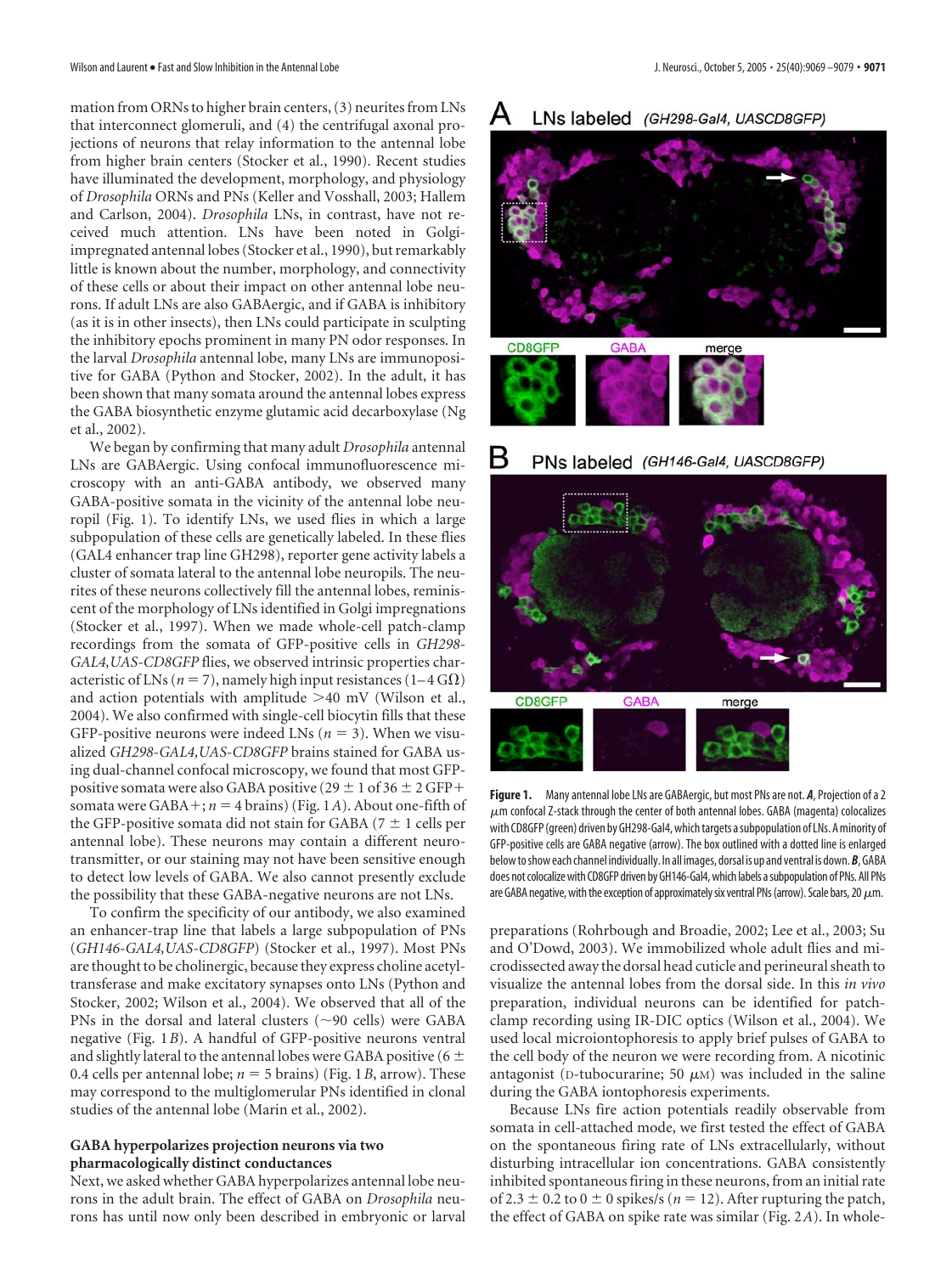cell mode, when the cell was held at threshold  $(-39 \pm 1 \text{ mV})$ , a 1 s pulse of GABA hyperpolarized the soma to  $-56 \pm$  $2 \text{ mV}$  ( $n = 10$ ) and consistently inhibited spiking from an initial rate of  $2.2 \pm 0.3$  to  $0 \pm 0$  spikes/s.

Next, we examined the pharmacology of GABA-gated conductances in both LNs and PNs. In these experiments, brief pulses of GABA (4-7 ms) were microiontophoresed into the antennal lobe neuropil, producing IPSP-like hyperpolarizations in LNs and PNs (Fig. 2*B*). Picrotoxin (250  $\mu$ M) blocked 98  $\pm$  3% of this hyperpolarization in LNs ( $n = 6$ ) (Fig. 2*B*). This implies that GABA gates an ionotropic conductance in LNs. Because ionotropic GABA receptor subunits cloned from *Drosophila* are most homologous to vertebrate  $GABA_A$  receptor subunits (ffrench-Constant et al., 1991; Henderson et al., 1993; Harvey et al., 1994), we will refer to this picrotoxin-sensitive conductance as  $GABA_A$ -type, although the pharmacology of ionotropic insect receptors does not fit neatly into the vertebrate  $GABA_A/GABA_C$ classification (Hosie et al., 1997).

In contrast, picrotoxin blocked less than one-half (46  $\pm$  5%) of the GABAgated hyperpolarization in PNs  $(n = 14)$ (Fig. 2*B*). This implies that, in addition to  $GABA_A$ -type receptors, PNs express a GABA receptor absent from LNs. The diminished effectiveness of picrotoxin in PNs seemed unlikely to be caused by an insufficient dose of the antagonist. This is because 250  $\mu$ M is a relatively high dose of picrotoxin, much higher than that required to block GABA<sub>A</sub>-type receptors in *Drosophila* (Rohrbough and Broadie, 2002). In separate experiments, we confirmed that just  $1 \mu M$  picrotoxin is sufficient to block  $94 \pm 4\%$  of the GABA-gated hyperpolarization in LNs  $(n = 4)$  (supplemental Fig. 3, available at www.jneurosci.org as supplemental material).

Three GABA<sub>A</sub> receptor subunits (*RDL*, *LCCH3*, and *GRD*) have been cloned from the *Drosophila* genome. GABA<sub>A</sub> receptors may exist as homomers or heteromers. Whereas RDL homomers are blocked by picrotoxin, RDL/LCCH3 heteromers are insensitive to picrotoxin but blocked by bicuculline (Zhang et al., 1995; Hosie et al., 1997). Therefore, we tested whether GABA-gated conductances in antennal lobe neurons are sensitive to this antago-

nist. Bicuculline (250  $\mu$ M) substantially reduced the GABA-gated hyperpolarization in LNs (by  $85 \pm 14\%$ ;  $n = 3$ ), consistent with the notion that this conductance is  $GABA_A$ -type. Incomplete block is likely attributable to the low potency of bicuculline at invertebrate GABA<sub>A</sub> receptors (Murphy and Wann, 1988; Sattelle et al., 1988; Hollins and McClintock, 2000). In contrast, bicuculline did not affect the picrotoxin-insensitive portion of the GABA response in PNs (amplitude in picrotoxin and bicuculline was 98  $\pm$  3% of picrotoxin alone;  $n = 3$ ; data not shown).

This suggested that the remaining GABA-gated conductance in PNs may not be mediated by GABA<sub>A</sub>-type receptors. Consistent with this, the picrotoxin-resistant GABA conductance in



Figure 2. GABA hyperpolarizes antennal lobe neurons via both GABA<sub>A</sub> and GABA<sub>B</sub> receptors. A, A 1 s microiontophoretic pulse of GABA at the soma suppresses spontaneous spiking of an LN recorded in cell-attached mode (left). GABA has a similar effect after rupturing the patch (right). *B1*, GABA was microiontophoresed periodically into the neuropil, and the amplitude of the GABAevoked hyperpolarization was monitored over time in whole-cell recordings. The graph plots mean  $\pm$  SEM hyperpolarization amplitude as a percentage of control. Picrotoxin blocked the GABA response in LNs butsuppressed less than one-half of the GABA response in PNs. *B2*, Representative traces show GABA response before and after addition of picrotoxin in an LN (left) and a PN (right). The arrows mark GABA pulses. *C1*, CGP54626 blocks the picrotoxin-resistant GABA response in PNs. *C2*, Representative traces show GABA response in a PN before and after addition of picrotoxin and after addition of CGP54626.*C3*, Subtracted traces showthe picrotoxin-sensitive component and CGP54626-sensitive componentfromtraces in *C2*.*D1*, CGP54626 does not affectthe GABA response in LNs. *D2*, Representative traces show the GABA response in an LN before and after addition of CGP54626. Error bars represent SEM.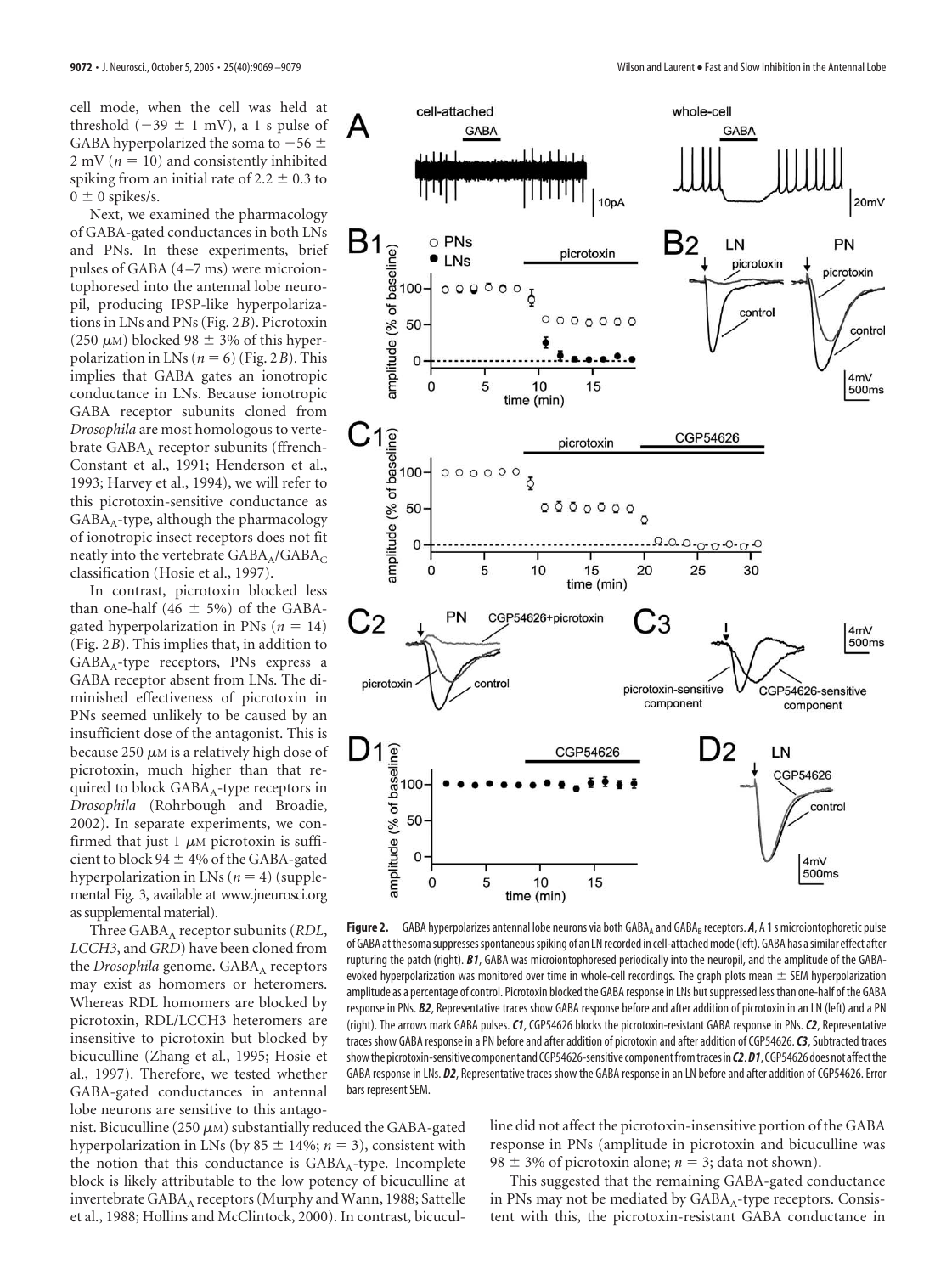

**Figure 3.** GABA<sub>B</sub> receptors contribute to long inhibitory epochs during PN odor responses. A, Rasters show spikes in a PN during odor stimulation (gray bar; 1 s). Each row represents a different trial. After adding picrotoxin, the number of spikes elicited in the first few hundred milliseconds after stimulus onset is increased, but the late inhibitory epoch is unaffected. *B*, CGP54626 blocksthe late inhibitory epoch in a PN odorresponse.*C*,Group data averaged over all cell– odor combinations (mean  $\pm$  SEM) show that both picrotoxin and CGP54626 increase PN spike rate during the first 500 ms of the odor response, although the effect of picrotoxin is stronger. *D*, CGP54626 also increases the odor-evoked PN spike rate later in the response, 1.5–2.5 s after stimulus onset, when picrotoxin has no effect. Error bars represent SEM.

PNs had slower kinetics than the picrotoxin-sensitive conductance (Fig. 2*B*,*C*, insets), possibly suggesting a metabotropic receptor. We next tested CGP54626, which antagonizes *Drosophila*  $GABA_B$  receptors in heterologous cells (Mezler et al., 2001) and blocks the ability of GABA to suppress spontaneous calcium transients in cultured *Drosophila* neurons (Hamasaka et al., 2005). CGP54626 (50  $\mu$ M) rapidly and completely blocked the picrotoxin-resistant GABA response in PNs (by  $97 \pm 2\%$ ;  $n = 5$ ) (Fig. 2*C*). This drug did not affect the GABA-gated hyperpolarization in LNs (amplitude in CGP54626, 101  $\pm$  6% of control;  $n = 5$ ) (Fig. 2*D*), confirming its specificity at this concentration. Together, these results demonstrate that GABA inhibits PNs via two distinct conductances, one a  $GABA_A$ -type ionotropic receptor, the other a  $GABA_B$ -type metabotropic receptor.  $GABA$  inhibits LNs solely via a GABA<sub>A</sub>-type conductance.

#### **GABAA and GABAB receptors shape odor-evoked activity on different time scales**

We observed that picrotoxin increases the number of spikes evoked in PNs during the first few hundred milliseconds after odor stimulus onset (Wilson et al., 2004). When an odor evokes a long ( $>$ 300 ms) inhibitory epoch in a PN, however, picrotoxin typically does not affect this inhibition (Wilson et al., 2004) (Fig. 3*A*). A similar result has been described in the locust and moth antennal lobe (MacLeod and Laurent, 1996; Christensen et al., 1998). Therefore, these odor-evoked silent periods are not mediated by  $GABA_A$  receptors. If these inhibitory epochs are caused by GABAergic synaptic inhibition, they must involve pharmacologically distinct postsynaptic receptors, possibly GABA<sub>B</sub>-type receptors (Bazhenov et al., 2001).

We tested whether GABAB receptors might contribute to odor-evoked prolonged inhibition in PNs. We recorded the response of a PN to several odors, added CGP54626 (50  $\mu$ M) to the saline perfusate, and repeated each odor. Averaged over all cell– odor pairs, CGP54626 significantly increased the number of PN spikes in the first 500 ms of the odor response ( $p < 10^{-7}$ ; paired *t* test;  $n = 41$  PN–odor combinations from 11 PNs) (Fig. 3*C*). This implies that GABA<sub>B</sub> receptors participate in modulating the peak odor-evoked spike rate in PNs. In this early epoch of the response, however, picrotoxin had an even greater disinhibitory effect ( $p < 0.01$ ;  $n = 14$  PN–odor combinations from five PNs; either 1 or 250  $\mu$ M picrotoxin with similar results) (Fig. 3C), suggesting that  $GABA_A$  receptors may play an even larger role. In contrast, blocking GABA<sub>A</sub> receptors had no significant effect on the later phase of the odor response (1.5–2.5 s after stimulus onset;  $p > 0.9$ ) (Fig. 3*D*). In contrast, blocking GABA<sub>B</sub> receptors increased the odor-evoked spike rate during this late epoch ( $p <$ 10<sup>-5</sup>) (Fig. 3*B*,*D*).

These results demonstrate that  $GABA_A$  and  $GABA_B$  receptors shape PN odor responses on different time scales. What could explain this difference? Part of the explanation likely involves the different kinetics of  $GABA_A$ - and  $GABA_B$ -mediated currents (Fig. 2C3). The slower kinetics of GABA<sub>B</sub> receptors will tend to bias  $GABA_B$  control toward the later portions of the response, although this alone is unlikely to explain the difference in time scales we observe. Desensitization of GABAA receptors may also limit their participation in late portions of the odor-evoked response (Celentano and Wong, 1994). Furthermore, postsynaptic  $GABA_B$  receptors are thought to be localized outside the synaptic cleft, at least in the mammalian brain (Isaacson et al., 1993; Scanziani, 2000). Because  $GABA_B$  receptors have a high  $GABA$  affinity, substantially higher than that of GABAA receptors (Chen et al., 1994; Sodickson and Bean, 1996; Mezler et al., 2001), they are well suited to respond to extrasynaptic GABA. As a result, they may see a relatively slower profile of GABA rise and decay than that seen by  $GABA_A$  receptors in the synaptic cleft.

#### The pattern of GABA<sub>B</sub>-mediated inhibition is glomerulus **dependent and odor dependent**

As Figure 3 shows, the effect of CGP54626 on PN odor responses is robust and significant when averaged over all experiments. Nevertheless, we noted considerable variability across glomeruli, and across odors, in the effect of GABAB blockade. In many PNodor pairs, CGP54626 reduced or abolished inhibitory components of the odor-evoked responses. Figure 4, *A* and *B*, shows this in two different PNs with their dendrites in different glomeruli. In other cell– odor pairs, CGP54626 had little effect on the odor response. Figure 4, *C* and *D*, shows examples of this from two different cells. The same odor, pentyl acetate, was the stimulus in all four of these examples (Fig. 4*A–D*). This implies that an odor can trigger  $GABA_B$ -mediated inhibition nonuniformly across the PN population.

The effect of GABA<sub>B</sub> blockade was also odor dependent. For example, whereas GABA<sub>B</sub> blockade did not affect the response to pentyl acetate of a PN in glomerulus DM5 (Fig. 4*C*), it did affect the response of the same PN to methyl salicylate (Fig. 4*E*). Also, for a PN in glomerulus VM3, although CGP54626 removed the prolonged inhibition elicited by pentyl acetate (Fig. 4*A*), it only affected the early phase of the response to methyl salicylate (Fig.  $4F$ ). Thus, the magnitude and timing of  $GABA_B$ -mediated inhibition onto a PN depends on the odor stimulus.

Odor-evoked synaptic inhibition in the antennal lobe and olfactory bulb is thought to amplify the difference between the representations of different odors through several possible mechanisms (Yokoi et al., 1995; Friedrich and Laurent, 2001). We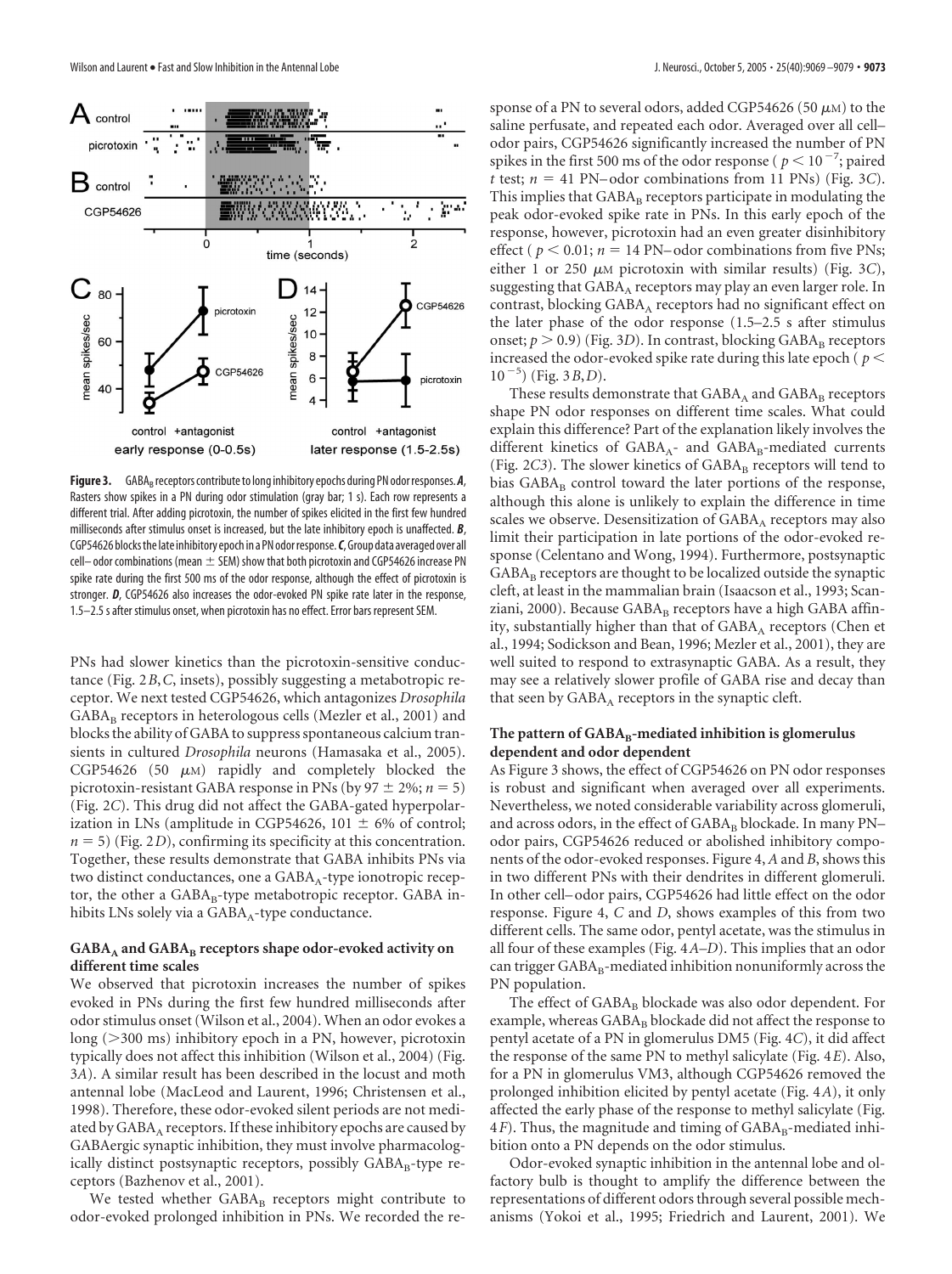

**Figure 4.** GABA<sub>R</sub> receptors mediate odor-dependent, glomerulus-dependent synaptic inhibition. A-F, Rasters show spikes in individual PNs before (top) and after (bottom) CGP54626 was added. In many cells  $(A, B)$ , GABA<sub>R</sub> blockade removed an inhibitory epoch from the odor response. In other cells (*C*, *D*), there was little effect. Although CGP54626 did not change the response to pentyl acetate in glomerulus DM5 (*C*), it did affect the response to methylsalicylate (*E*).*C*and*E*are from the same cell. *A* and*F*contrast the effect of CGP54626 on different odor responses in glomerulus VM3. *A* and*F*are from the same cell. *G*, The coefficient of variation of the mean PN peristimulus–time histogram shows two peaks (solid line). CGP54626 (dashed line) selectively decreases the second peak, indicating a decrease in the tendency of odor responses to diverge over time. Each CV value is plotted on the*x*-axis in the center of the 200 ms bin over which it was calculated.

examined the possible contribution of GABAB-mediated inhibition by comparing the diversity of PN odor responses across the PN population before and after adding CGP54626. Stimulusevoked responses were recorded from 11 PNs in response to several odors, before and after adding CGP54626 to the bath. Using these data (including the experiments illustrated in Fig. 4*A–F*), we constructed a peristimulus–time histogram for each PN– odor combination using 200 ms time bins. This resulted in 46 histograms, each based on at least six trials. Then, we computed the coefficient of variation ( $CV = SD/mean$ ) across all 46 peristimulus–time histograms, within each time bin. This allowed us to track the degree of divergence in the population of odor responses over time. The CV of the ensemble peaked just after odor onset, fell, and then increased again after pulse offset (Fig. 4*G*). Blocking  $GABA_B$  receptors selectively suppressed the late increase in the CV. This result is consistent with the idea that GABA<sub>B</sub>-mediated inhibition contributes to a divergent redistribution of activity across the PN ensemble, thus potentially increasing the discriminability of odor representations.

In principle, purely intraglomerular interactions could produce odor-dependent inhibition. In this scenario, local excitation of an LN by a PN triggers feedback inhibition selectively onto that PN. Such local reciprocal circuits mediate inhibition of olfactory

bulb mitral cells (Jahr and Nicoll, 1982; Isaacson and Strowbridge, 1998). However, slow  $GABA_B$  inhibitory epochs likely originate, at least in part, from interglomerular circuits. Comparing Figure 4, *C* and *E*, for example, shows that two odors can evoke very similar initial activation levels in a PN but very different degrees of GABA<sub>B</sub>-mediated inhibition later in the response, arguing that the late inhibition in Figure 4*E* originates from LN activation in other glomeruli.

Although these results show that  $GABA_B$ -mediated inhibition is important in generating odor-evoked spatiotemporal patterns in the antennal lobe, other mechanisms also play a role. CGP54626 completely blocked the odor-evoked slow inhibition in about one-half (15 of 29) of all cell– odor combinations in which such inhibition was present. In another one-third of these cases (10 of 29), CGP54626 shortened or diminished an inhibitory epoch but did not abolish it. Figure 4*E* illustrates one such example. In four cases, CGP54626 had no effect on an inhibitory epoch. We do not at present know what mediates these epochs, but they may represent cases in which the ORNs projecting to this glomerulus are inhibited by the odor (Hallem et al., 2004). In addition, intrinsic inhibitory conductances in PNs might contribute to inhibitory epochs that follow strong excitation. In any event, GABAergic inhibition seems to work together with other mechanisms to produce odor-evoked spatiotemporal patterns of activity in the antennal lobe.

## **Single local neurons arborize widely but nonuniformly throughout the antennal lobe**

What connectivity scheme produces odor-dependent spatial patterns of GABA release in the antennal lobe? In the mammalian olfactory bulb, there is evidence that an odor stimulus elicits a spatially heterogeneous pattern of inhibition (Luo and Katz, 2001). Individual GABAergic local neurons extend their neurites over only a small fraction of the total olfactory bulb, and presumably this pattern of inhibition reflects their local connectivity. In *Drosophila*, in contrast, LNs spread their branches throughout the entire sphere of the antennal lobe (Stocker et al., 1990). We therefore reexamined the morphology of single LNs to determine whether the pattern of glomerular innervation of an LN could be heterogeneous and whether the pattern of glomerular connectivity might differ across LNs.

The morphology of single *Drosophila* antennal lobe LNs has so far been described only on the basis of Golgi impregnations, in which glomerular boundaries are not visible (Stocker et al., 1990). We filled single LNs with biocytin and visualized their morphology with a fluorescent conjugate of streptavidin. Using an antibody (nc82) that stains the antennal lobe neuropil, most glomerular compartments become visible with confocal fluorescence microscopy (Laissue et al., 1999). We could typically identify  $\sim$ 40 different glomerular compartments in each antennal lobe.

All LNs we filled arborized widely throughout the antennal lobe ( $n = 13$ ). Each LN projected neurites into most glomeruli (Fig. 5*A*). We do not at present see evidence in *Drosophila* for so-called "oligoglomerular LNs" (branching sparsely in just a few glomeruli), which have been described in moths (Christensen et al., 1993; Anton and Hansson, 1994). The morphology illustrated in Figure 5*A* was typical of biocytin-filled LNs marked by the enhancer trap lines GH298 ( $n = 3$ ) and c739 ( $n = 5$ ), as well as LNs in wild-type flies  $(n = 5)$ .

Although all LNs branched throughout the antennal lobe, some LNs did not send any branch into one to three glomeruli. These "bypassed" glomeruli often included a cluster of anterolat-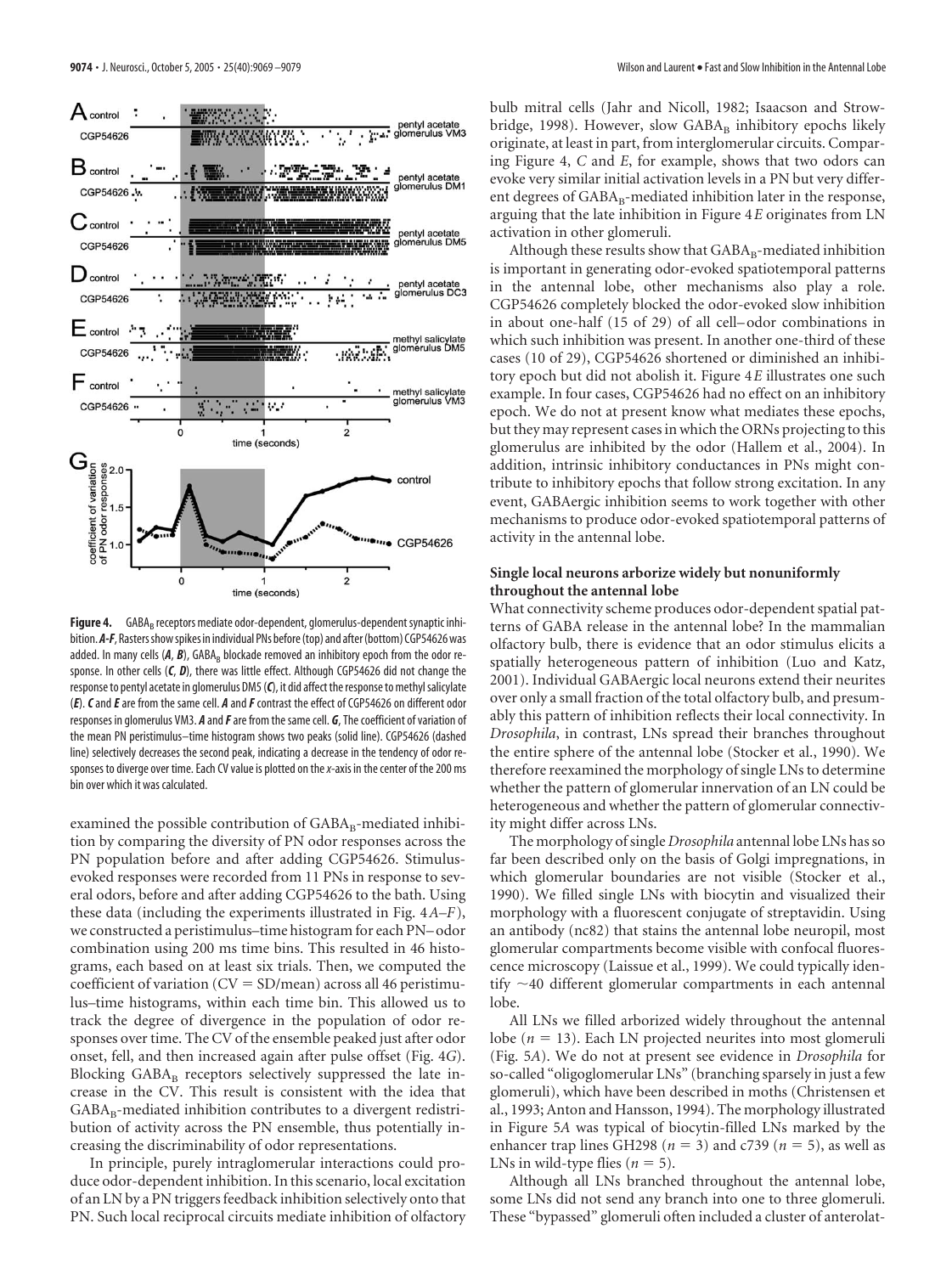

**Figure 5.** Morphological heterogeneity among multiglomerular LNs. *A*, Projection of a 15  $\mu$ m confocal Z-stack through the center of both antennal lobes showing the morphology of a representative LN filled with biocytin. A primary neurite enters the antennal lobes from the lateral side and arborizes throughout many glomeruli. **B**, An example of three different LNs that innervate anterolateral glomeruli to varying degrees. Each image is a projection of a 15  $\mu$ m stack through the most anterior portion of the right antennal lobe. Scale bars:  $A$ ,  $B$ , 20  $\mu$ m.  $C$ , The spatial pattern of innervation density varies across different LNs. Density [as a percentage of the maximum (% of max) density for that LN] is plotted for four densely innervated glomeruli (VA2, DM1, DM6, V) and four glomeruli that are more sparsely innervated (VA1d, VA1lm, DA1, DL3).

eral glomeruli (DL3, DA1, VA1d, and VA1lm) and less frequently other glomeruli (e.g., DC3). Figure 5*B* illustrates two LNs that innervated the anterolateral glomeruli either sparsely or not at all, together with a third LN that innervated all glomeruli more uniformly. These three LNs are reminiscent of types that have been described previously (as "asymmetrical" and "symmetrical multiglomerular LNs," respectively) in other insects (Matsumoto and Hildebrand, 1981; Ernst and Boeckh, 1983; Flanagan and

Mercer, 1989; Christensen et al., 1993; Sun et al., 1993; Anton and Hansson, 1994).

Most glomeruli (other than these frequently bypassed glomeruli) were innervated by each LN. We selected a subset of these typical glomeruli for quantitative analysis, choosing four compartments that are relatively easy to identify (VA2, DM1, DM6, and V). For six LNs, we measured the intensity of the signal from the streptavidin-conjugated fluorophore in each of these glomeruli. We computed the mean intensity of this fluorophore over each glomerulus and normalized each glomerulus to the brightest glomerulus for that cell. This analysis showed a slightly different pattern of arborization for each LN. All six LNs innervated each of these four glomeruli, but the relative weighting of each glomerulus differed across LNs (Fig. 5*C*). We also measured innervation density in the four atypical anterolateral glomeruli (DL3, DA1, VA1d, and VA1lm) and found a lower innervation density for these glomeruli, although again with variation across cells (Fig. 5*C*).

This suggests that each LN releases GABA widely throughout the antennal lobe but that it does so nonuniformly. Insofar as each glomerulus may contain both presynaptic and postsynaptic LN neurites, this also suggests that single LNs receive a broad, but nonuniform, spatial pattern of excitation.

#### **Heterogeneous odor tuning among local neurons**

*Drosophila* antennal lobe LNs are broadly tuned to odors (Wilson et al., 2004). Although each LN we analyzed arborized widely throughout most of the antennal lobe, the morphological variation we observed among LNs predicted that LNs may also have individual odor preferences.

We measured odor-evoked activity in six LNs in response to seven odors plus a solvent control (paraffin oil). The eight stimuli were always presented in the same order. Each LN responded with at least a small firing rate increase to every stimulus. In comparison to PNs, LN responses are relatively uniform across odors, both in magnitude and temporal profile (Wilson et al., 2004). However, different LNs did display specific odor preferences, both in terms response magnitude and latency (Fig. 6*A*). We do not know what aspects of LN spike trains are most salient for postsynaptic PNs, but GABA<sub>B</sub>-mediated inhibition is known to depend strongly on the number of presynaptic action potentials (Dutar and Nicoll, 1988; Scanziani, 2000). Therefore, we quantified LN responses simply by counting the total number of spikes elicited by an odor over a 3 s period after odor pulse onset. We then normalized this to the maximum response elicited in that LN across our seven-odor test set. This analysis showed that some LNs were activated particularly strongly by some odors and more weakly by others (e.g., LN 9) (Fig. 6*B*). Other LNs were more uniformly responsive (e.g., LN 12). The identity of the stimulus producing the highest firing rates also differed across LNs (Fig. 6*B*). This suggests that an LN releases more GABA in response to some odors than to others and that the relative level of synaptic inhibition in PNs is both PN and LN dependent. This heterogeneity may be caused by the nonuniform distribution of LN neurites and may account, at least in part, for why blocking GABA receptors can have odor-dependent effects on the activity of single PNs (Fig. 4).

#### **Discussion**

## **GABAergic inhibition of PNs and LNs via functionally specialized receptor types**

The properties of GABAergic neurons have not been described previously in the adult *Drosophila* antennal lobe, and the cellular effects of GABA have not been investigated in this important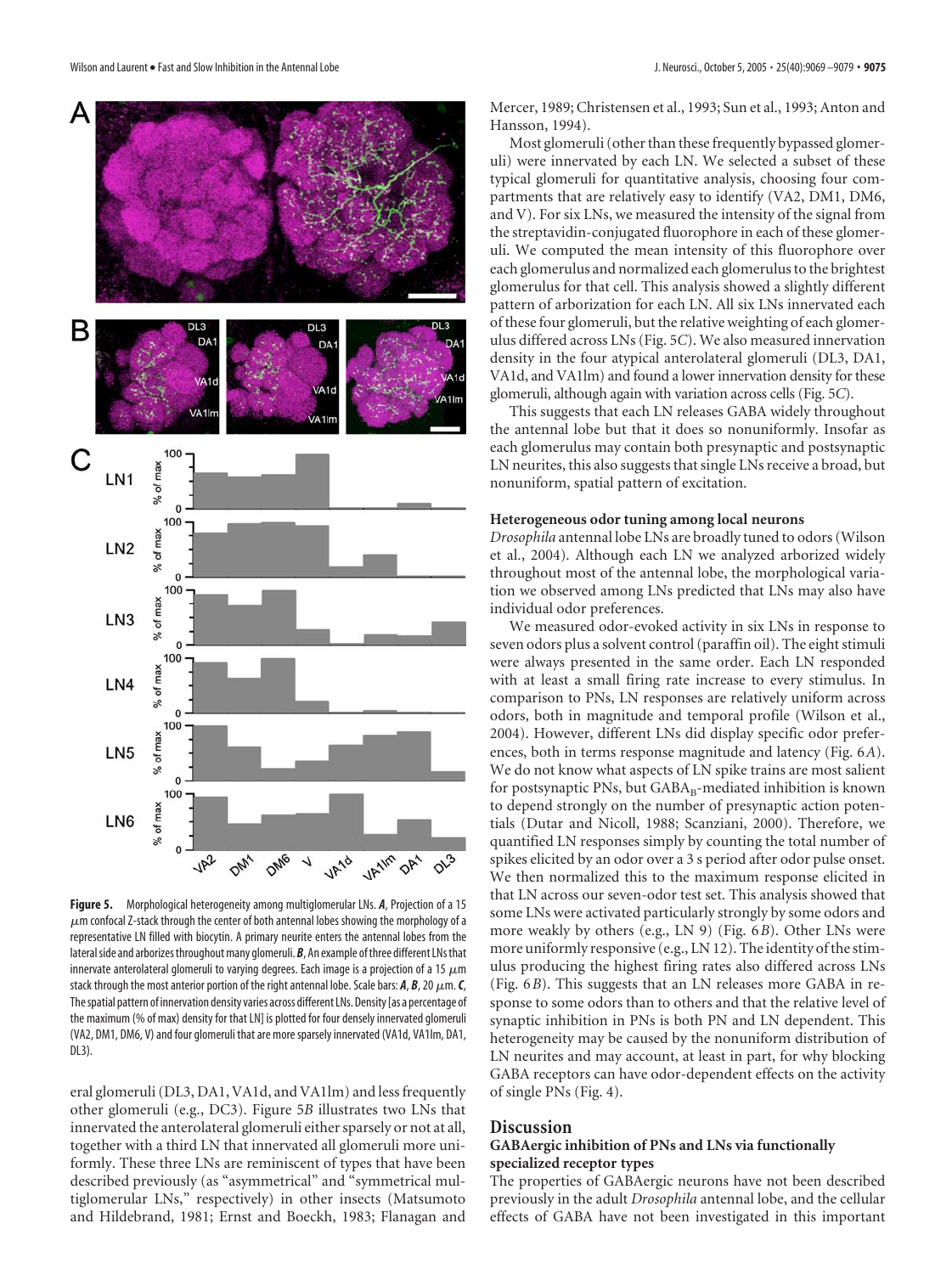

**Figure 6.** Heterogeneity in odor responses among LNs. *A*, Rasters compare the responses of two different LNs (same as cells LN7 and LN8 in *B*) with three odors (gray bar; 500 ms). The first of these responds more weakly to hexanal than to linalool or methyl salicylate. The second cell responds equally strongly to all three odors, but latency of the methyl salicylate response is shortest. *B*, Odor preferences vary across LNs. The number of odor-evoked spikes [as a percentage of the maximum (% of max) response for each cell] is plotted for each odor.

olfactory model system. Here, we have begun to address these questions using a combination of electrophysiology, pharmacology, immunocytochemistry, and genetic cell markers. We found that most LNs labeled by the enhancer trap line GH298 are GABA immunopositive, whereas most PNs (labeled by GH146) are not. Next, we confirmed that GABA hyperpolarizes antennal lobe neurons. In LNs, our results imply that inhibition is mediated entirely by GABA<sub>A</sub> receptors. In contrast, GABAergic inhibition of PNs is mediated by both  $GABA_A$  and  $GABA_B$  receptors. Thus, synaptic inhibition onto PNs and LNs is functionally specialized.

#### **Role of GABAB receptors in odor-evoked temporal patterns in PNs**

How might GABAergic inhibition contribute to olfactory processing in the *Drosophila* antennal lobe? Recent studies using optical measurements of neural activity have concluded that ORN and PN odor responses are very similar and that the antennal lobe is merely a relay station that faithfully transmits ORN signals to PNs without alteration (Ng et al., 2002; Wang et al., 2003). These conclusions imply that synaptic inhibition in the antennal lobe may exist merely to control global excitability and may not play an important role in representing information about the stimulus. However, the optical reporters used in these studies lack temporal resolution, have limited dynamic range, and may not be sensitive to inhibitory events (Sankaranarayanan and Ryan, 2000; Pologruto et al., 2004). Whole-cell patch-clamp recordings from *Drosophila* PNs show prominent inhibitory epochs in many odor responses, generating odor-dependent spatiotemporal response patterns (Wilson et al., 2004). Such complex temporal patterns are not present in the responses of ORNs (de Bruyne et al., 1999; de Bruyne et al., 2001), implying that they arise in the antennal lobe and thus represent a transformation of the olfactory code between the first and second layers of olfactory processing. These temporal patterns are reminiscent of those seen in olfactory bulb mitral cells (Meredith, 1986; Hamilton and Kauer, 1989; Wellis et al., 1989; Buonviso et al., 1992; Friedrich and Laurent, 2001; Luo and Katz, 2001) and in other insects (MacLeod and Laurent, 1996; Christensen et al., 1998; Perez-Orive et al., 2002).

A common notion in olfaction is that such spatiotemporal patterns represent lateral interactions, the net effect of which is to amplify contrast. This idea has taken two main forms. The first proposes a contrast-enhancement mechanism akin to that seen in the retina. According to this model, specific mutual inhibitory interactions exist between principal neurons in nearby glomeruli with similarly tuned ORN inputs. When a principal neuron is activated strongly by an odor, it will trigger lateral inhibition of its neighbors to suppress weak responses to that odor, sharpening the difference between their tuning curves (Yokoi et al., 1995; Uchida et al., 2000). A different hypothesis is that lateral interactions exist in a more distributed manner. Odors are represented as stimulus-specific sequences of neuronal ensembles. The stimulus is represented both by the identity of the active neurons and the time when they are active. According to this model, the net effect of interglomerular interactions is not to prune away weak responses. Rather, inhibitory interactions may coexist with excitatory interactions (or relief-of-inhibition mechanisms), such that new principal neuron responses appear as others disappear. Because each stimulus is represented by an evolving neural ensemble, the available coding space is expanded. Again, the outcome of this process is thought to be a progressive decorrelation, such that overlap is reduced between stimulus representations (Friedrich and Laurent, 2001, 2004; Stopfer et al., 2003).

Both these models predict that eliminating odor-evoked inhibitory epochs in second-order olfactory neurons will increase the similarity between the spatiotemporal activity patterns produced in these neurons by different odors. Here, we report that odor-evoked inhibitory epochs in *Drosophila* PNs are mostly suppressed by a GABA<sub>B</sub> receptor antagonist and that blocking  $GABA_B$  receptors decreases the coefficient of variation among PN peristimulus–time histograms. These results are consistent with models in which lateral interactions between principal and local neurons increase the degree of difference between the neural representations of different odors.

It is important to point out that the effect of the  $GABA_B$  antagonist on PN odor responses may be mediated partly by presynaptic effects on ORN axon terminals (Wachowiak and Cohen, 1999; Aroniadou-Anderjaska et al., 2000) or by indirect effects via other excitatory inputs to PNs. Determining the locus of this effect will require additional experiments using cell type-specific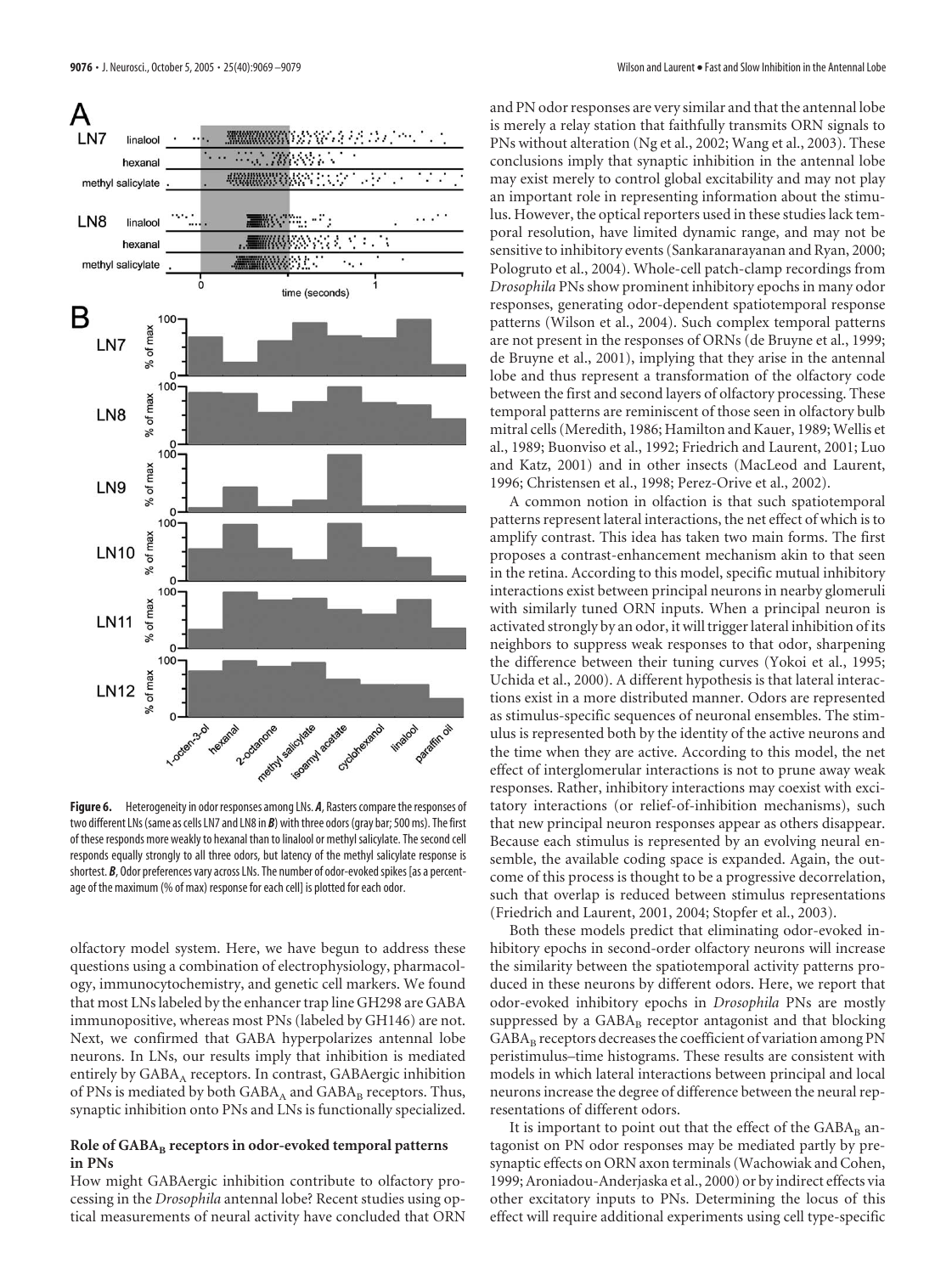genetic manipulations. However, because GABA<sub>B</sub> receptors mediate much of the direct effect of GABA on PNs, it seems likely that the effect of CGP54626 on odor-evoked PN activity is attributable at least in part to postsynaptic  $GABA_B$  receptors.

Finally, we should note that two conceptually distinct kinds of temporal patterns can in principle coexist among second-order olfactory neurons. Slow temporal patterns are punctuated by inhibitory epochs on the timescale of tens to thousands of milliseconds. In this study, we have shown that these slow patterns in the *Drosophila* antennal lobe are sensitive to a GABA<sub>B</sub> antagonist. Distinct from this is fast inhibition, which synchronizes the firing of principal neurons on time scales of several milliseconds and is sensitive to picrotoxin (MacLeod and Laurent, 1996). Fast, odorevoked synchronous oscillations occur in the olfactory systems of many organisms (Adrian, 1942; Bressler and Freeman, 1980; Gray and Skinner, 1988; Gelperin and Tank, 1990; Laurent and Davidowitz, 1994; Lam et al., 2000; Friedrich and Laurent, 2001) and are required for fine olfactory discrimination in the honeybee (Stopfer et al., 1997) and mollusk (Teyke and Gelperin, 1999). There is little evidence for such oscillatory synchronization among *Drosophila* PNs (R. I. Wilson, unpublished observations; G. C. Turner, personal communication). These observations deserve additional investigation but suggest that different organisms may emphasize different strategies for olfactory processing.

#### **Odor-dependent spatial heterogeneity in GABAergic inhibition**

Theoretical models of olfactory processing that invoke synaptic inhibition to increase the contrast between different stimulus representations presume nonuniform connectivity between inhibitory and principal neurons (Bazhenov et al., 2001; Urban, 2002; Linster et al., 2005). In insects, a GABAergic LN can arborize across the entire antennal lobe, and so it is not obvious that single LNs will make connections preferentially with particular glomeruli. In this study, we found that the neurites of single LNs form spatially heterogeneous patterns in the antennal lobe. This finding alone does not prove that individual LNs make connections preferentially in the glomeruli in which their dendrites are most dense; for example, average synaptic strength could be higher in glomeruli with fewer neurites. However, individual LNs also displayed specific odor preferences. This supports the idea that the odor tuning of individual LNs might be correlated with which glomeruli were preferentially innervated by that LN. According to this model, LN odor tuning would be biased toward the tuning of the excitatory neurons innervating those glomeruli. *Drosophila* LNs receive excitatory input from PNs (Wilson et al., 2004). In other insect species, LNs are also known to receive direct input from ORNs (Distler, 1990).

Consistent with these conclusions, a functional imaging study of the *Drosophila* antennal lobe has found that each odor stimulus evokes GABA release in some glomeruli more than others. Furthermore, these spatial patterns of GABA release are odor dependent (Ng et al., 2002). That study measured synaptic release from all GABAergic neurons simultaneously. We have now extended this investigation to single LNs, the morphological and functional diversity of which suggests a cellular mechanism for how the pattern of GABA release can be nonuniform and odor dependent. Ultimately, a test of this idea should come from correlating the morphology of single LNs with their odor preferences. Recent studies have reported the odor tuning of a large subset of *Drosophila* olfactory receptors and the mapping of each receptor to a specific ORN type (Hallem et al., 2004; Goldman et al., 2005). Once we know which ORN type corresponds to each glomerulus,

it should be possible to design experiments of this type more systematically.

#### **References**

- Adrian ED (1942) Olfactory reactions in the brain of the hedgehog. J Physiol (Lond) 100:459 –473.
- Anton S, Hansson BS (1994) Central processing of sex pheromone, host odour, and oviposition deterrent information by interneurons in the antennal lobe of female *Spodoptera littoralis* (Lepidoptera: Noctuidae). J Comp Neurol 350:199 –214.
- Aroniadou-Anderjaska V, Zhou FM, Priest CA, Ennis M, Shipley MT (2000) Tonic and synaptically evoked presynaptic inhibition of sensory input to the rat olfactory bulb via GABA(B) heteroreceptors. J Neurophysiol 84:1194 –1203.
- Bazhenov M, Stopfer M, Rabinovich M, Abarbanel HD, Sejnowski TJ, Laurent G (2001) Model of cellular and network mechanisms for odorevoked temporal patterning in the locust antennal lobe. Neuron 30:569 –581.
- Bicker G (1999) Histochemistry of classical neurotransmitters in antennal lobes and mushroom bodies of the honeybee. Microsc Res Tech  $45.174 - 183$
- Bressler SL, Freeman WJ (1980) Frequency analysis of olfactory system EEG in cat, rabbit, and rat. Electroencephalogr Clin Neurophysiol 50:19 –24.
- Buonviso N, Chaput MA, Berthommier F (1992) Temporal pattern analyses in pairs of neighboring mitral cells. J Neurophysiol 68:417–424.
- Cang J, Isaacson JS (2003) *In vivo* whole-cell recording of odor-evoked synaptic transmission in the rat olfactory bulb. J Neurosci 23:4108 –4116.
- Celentano JJ, Wong RK (1994) Multiphasic desensitization of the GABAA receptor in outside-out patches. Biophys J 66:1039 –1050.
- Chen R, Belelli D, Lambert JJ, Peters JA, Reyes A, Lan NC (1994) Cloning and functional expression of a *Drosophila* gamma-aminobutyric acid receptor. Proc Natl Acad Sci USA 91:6069 –6073.
- Christensen TA, Waldrop BR, Harrow ID, Hildebrand JG (1993) Local interneurons and information processing in the olfactory glomeruli of the moth *Manduca sexta*. J Comp Physiol A Neuroethol Sens Neural Behav Physiol 173:385–399.
- Christensen TA, Waldrop BR, Hildebrand JG (1998) Multitasking in the olfactory system: context-dependent responses to odors reveal dual GABA-regulated coding mechanisms in single olfactory projection neurons. J Neurosci 18:5999 –6008.
- de Bruyne M, Clyne PJ, Carlson JR (1999) Odor coding in a model olfactory organ: the *Drosophila* maxillary palp. J Neurosci 19:4520 –4532.
- de Bruyne M, Foster K, Carlson JR (2001) Odor coding in the *Drosophila* antenna. Neuron 30:537–552.
- Distler P (1990) GABA-immunohistochemistry as a label for identifying types of local interneurons and their synaptic contacts in the antennal lobes of the American cockroach. Histochemistry 93:617–626.
- Dobritsa AA, van der Goes van Naters W, Warr CG, Steinbrecht RA, Carlson JR (2003) Integrating the molecular and cellular basis of odor coding in the *Drosophila* antenna. Neuron 37:827–841.
- Dutar P, Nicoll RA (1988) A physiological role for GABAB receptors in the central nervous system. Nature 332:156 –158.
- Ernst KD, Boeckh J (1983) A neuroanatomical study on the organization of the central antennal pathways in insects. III. Neuroanatomical characterization of physiologically defined response types of deutocerebral neurons in *Periplaneta americana*. Cell Tissue Res 229:1–22.
- ffrench-Constant RH, Mortlock DP, Shaffer CD, MacIntyre RJ, Roush RT (1991) Molecular cloning and transformation of cyclodiene resistance in *Drosophila*: an invertebrate gamma-aminobutyric acid subtype A receptor locus. Proc Natl Acad Sci USA 88:7209 –7213.
- Flanagan D, Mercer AR (1989) Morphology and response characteristics of neurons in the deutocerebrum of the brain in the honeybee *Apis mellifera*. J Comp Physiol A Neuroethol Sens Neural Behav Physiol 164:483–494.
- Friedrich RW, Laurent G (2001) Dynamic optimization of odor representations by slow temporal patterning of mitral cell activity. Science 291:889 –894.
- Friedrich RW, Laurent G (2004) Dynamics of olfactory bulb input and output activity during odor stimulation in zebrafish. J Neurophysiol 91:2658 –2669.
- Gelperin A, Tank DW (1990) Odour-modulated collective network oscillations of olfactory interneurons in a terrestrial mollusc. Nature 345:437–440.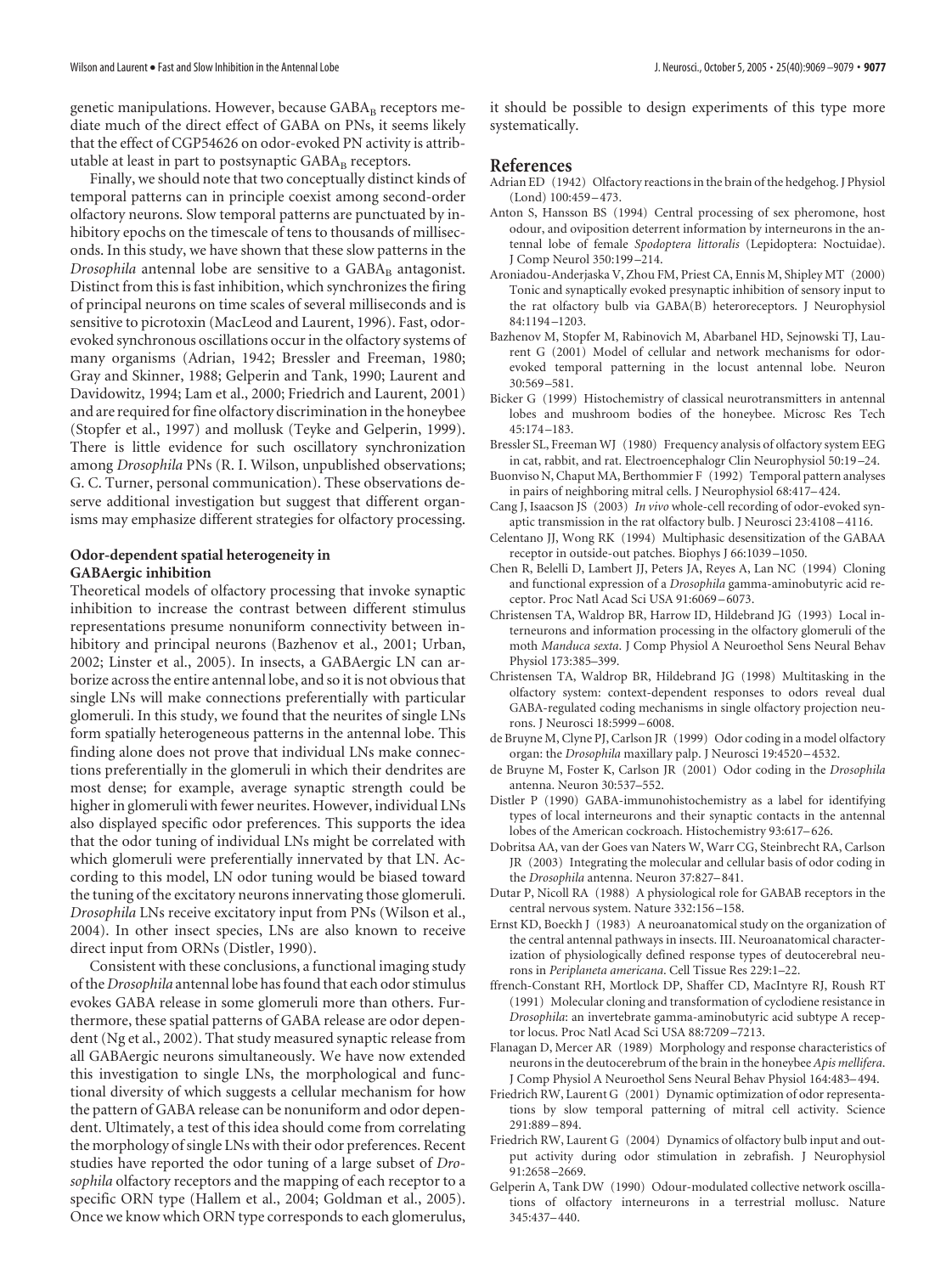- Goldman AL, van der Goes van Naters W, Lessing D, Warr CG, Carlson JR (2005) Coexpression of two functional odor receptors in one neuron. Neuron 45:661–666.
- Gray CM, Skinner JE (1988) Centrifugal regulation of neuronal activity in the olfactory bulb of the waking rabbit as revealed by reversible cryogenic blockade. Exp Brain Res 69:378 –386.
- Hallem EA, Carlson JR (2004) The odor coding system of *Drosophila*. Trends Genet 20:453–459.
- Hallem EA, Ho MG, Carlson JR (2004) The molecular basis of odor coding in the *Drosophila* antenna. Cell 117:965–979.
- Hamasaka Y, Wegener C, Nässel DR (2005) GABA modulates Drosophila circadian clock neurons via GABAB receptors and decreases in calcium. J Neurobiol, in press.
- Hamilton KA, Kauer JS (1989) Patterns of intracellular potentials in salamander mitral/tufted cells in response to odor stimulation. J Neurophysiol 62:609 –625.
- Harrison JB, Chen HH, Sattelle E, Barker PJ, Huskisson NS, Rauh JJ, Bai D, Sattelle DB (1996) Immunocytochemical mapping of a C-terminus anti-peptide antibody to the GABA receptor subunit, RDL in the nervous system in *Drosophila melanogaster*. Cell Tissue Res 284:269 –278.
- Harvey RJ, Schmitt B, Hermans-Borgmeyer I, Gundelfinger ED, Betz H, Darlison MG (1994) Sequence of a *Drosophila* ligand-gated ion-channel polypeptide with an unusual amino-terminal extracellular domain. J Neurochem 62:2480 –2483.
- Henderson JE, Soderlund DM, Knipple DC (1993) Characterization of a putative gamma-aminobutyric acid (GABA) receptor beta subunit gene from *Drosophila melanogaster*. Biochem Biophys Res Commun 193:474 –482.
- Hollins B, McClintock TS (2000) Lobster GABA receptor subunit expressed in neural tissues. J Neurosci Res 59:534 –541.
- Hosie AM, Aronstein K, Sattelle DB, ffrench-Constant RH (1997) Molecular biology of insect neuronal GABA receptors. Trends Neurosci 20:578 –583.
- Hoskins SG, Homberg U, Kingan TG, Christensen TA, Hildebrand JG (1986) Immunocytochemistry of GABA in the antennal lobes of the sphinx moth *Manduca sexta*. Cell Tissue Res 244:243–252.
- Isaacson JS, Strowbridge BW (1998) Olfactory reciprocal synapses: dendritic signaling in the CNS. Neuron 20:749 –761.
- Isaacson JS, Solis JM, Nicoll RA (1993) Local and diffuse synaptic actions of GABA in the hippocampus. Neuron 10:165–175.
- Jahr CE, Nicoll RA (1982) An intracellular analysis of dendrodendritic inhibition in the turtle in vitro olfactory bulb. J Physiol (Lond) 326:213–234.
- Kanzaki R, Arbas EA, Strausfeld NJ, Hildebrand JG (1989) Physiology and morphology of projection neurons in the antennal lobe of the male moth *Manduca sexta*. J Comp Physiol Physiol A Neuroethol Sens Neural Behav Physiol 165:427–453.
- Keller A, Vosshall LB (2003) Decoding olfaction in *Drosophila*. Curr Opin Neurobiol 13:103–110.
- Laissue PP, Reiter C, Hiesinger PR, Halter S, Fischbach KF, Stocker RF (1999) Three-dimensional reconstruction of the antennal lobe in *Drosophila melanogaster*. J Comp Neurol 405:543–552.
- Lam YW, Cohen LB, Wachowiak M, Zochowski MR (2000) Odors elicit three different oscillations in the turtle olfactory bulb. J Neurosci 20:749 –762.
- Laurent G, Davidowitz H (1994) Encoding of olfactory information with oscillatory neural assemblies. Science 265:1872–1875.
- Lee D, Su H, O'Dowd DK (2003) GABA receptors containing Rdl subunits mediate fast inhibitory synaptic transmission in *Drosophila* neurons. J Neurosci 23:4625–4634.
- Leitch B, Laurent G (1996) GABAergic synapses in the antennal lobe and mushroom body of the locust olfactory system. J Comp Neurol 372:487–514.
- Linster C, Sachse S, Galizia CG (2005) Computational modeling suggests that response properties rather than spatial position determine connectivity between olfactory glomeruli. J Neurophysiol 93:3410 –3417.
- Luo M, Katz LC (2001) Response correlation maps of neurons in the mammalian olfactory bulb. Neuron 32:1165–1179.
- MacLeod K, Laurent G (1996) Distinct mechanisms for synchronization and temporal patterning of odor-encoding neural assemblies. Science 274:976 –979.
- Macrides F, Chorover SL (1972) Olfactory bulb units: activity correlated with inhalation cycles and odor quality. Science 175:84 –87.
- Malun D (1991) Synaptic relationships between GABA-immunoreactive neurons and an identified uniglomerular projection neuron in the antennal lobe of *Periplaneta americana*: a double-labeling electron microscopic study. Histochemistry 96:197–207.
- Margrie TW, Sakmann B, Urban NN (2001) Action potential propagation in mitral cell lateral dendrites is decremental and controls recurrent and lateral inhibition in the mammalian olfactory bulb. Proc Natl Acad Sci USA 98:319 –324.
- Marin EC, Jefferis GS, Komiyama T, Zhu H, Luo L (2002) Representation of the glomerular olfactory map in the *Drosophila* brain. Cell 109:243–255.
- Matsumoto SG, Hildebrand JG (1981) Olfactory mechanisms in the moth *Manduca sexta*: response characteristics and morphology of central neurons in the antennal lobes. Proc R Soc Lond B Biol Sci 213:249 –277.
- Meredith M (1986) Patterned response to odor in mammalian olfactory bulb: the influence of intensity. J Neurophysiol 56:572–597.
- Mezler M, Muller T, Raming K (2001) Cloning and functional expression of GABA(B) receptors from *Drosophila*. Eur J Neurosci 13:477–486.
- Murphy VF, Wann KT (1988) The action of GABA receptor agonists and antagonists on muscle membrane conductance in *Schistocerca gregaria*. Br J Pharmacol 95:713–722.
- Ng M, Roorda RD, Lima SQ, Zemelman BV, Morcillo P, Miesenbock G (2002) Transmission of olfactory information between three populations of neurons in the antennal lobe of the fly. Neuron 36:463–474.
- Perez-Orive J, Mazor O, Turner GC, Cassenaer S, Wilson RI, Laurent G (2002) Oscillations and sparsening of odor representations in the mushroom body. Science 297:359 –365.
- Pologruto TA, Yasuda R, Svoboda K (2004) Monitoring neural activity and  $[Ca<sup>2+</sup>]$  with genetically encoded  $Ca<sup>2+</sup>$  indicators. J Neurosci 24:9572–9579.
- Python F, Stocker RF (2002) Immunoreactivity against choline acetyltransferase, gamma-aminobutyric acid, histamine, octopamine, and serotonin in the larval chemosensory system of *Drosophila melanogaster*. J Comp Neurol 453:157–167.
- Ressler KJ, Sullivan SL, Buck LB (1993) A zonal organization of odorant receptor gene expression in the olfactory epithelium. Cell 73:597–609.
- Ressler KJ, Sullivan SL, Buck LB (1994) Information coding in the olfactory system: evidence for a stereotyped and highly organized epitope map in the olfactory bulb. Cell 79:1245–1255.
- Rohrbough J, Broadie K (2002) Electrophysiological analysis of synaptic transmission in central neurons of *Drosophila* larvae. J Neurophysiol 88:847–860.
- Sachse S, Galizia CG (2002) Role of inhibition for temporal and spatial odor representation in olfactory output neurons: a calcium imaging study. J Neurophysiol 87:1106 –1117.
- Sankaranarayanan S, Ryan TA (2000) Real-time measurements of vesicle-SNARE recycling in synapses of the central nervous system. Nat Cell Biol 2:197–204.
- Sattelle DB, Pinnock RD, Wafford KA, David JA (1988) GABA receptors on the cell-body membrane of an identified insect motor neuron. Proc R Soc Lond B Biol Sci 232:443–456.
- Scanziani M (2000) GABA spillover activates postsynaptic GABA(B) receptors to control rhythmic hippocampal activity. Neuron 25:673–681.
- Sodickson DL, Bean BP (1996) GABAB receptor-activated inwardly rectifying potassium current in dissociated hippocampal CA3 neurons. J Neurosci 16:6374 –6385.
- Stocker RF, Lienhard MC, Borst A, Fischbach KF (1990) Neuronal architecture of the antennal lobe in *Drosophila melanogaster*. Cell Tissue Res  $262:9 - 34.$
- Stocker RF, Heimbeck G, Gendre N, de Belle JS (1997) Neuroblast ablation in *Drosophila* P[GAL4] lines reveals origins of olfactory interneurons. J Neurobiol 32:443–456.
- Stopfer M, Bhagavan S, Smith BH, Laurent G (1997) Impaired odour discrimination on desynchronization of odour-encoding neural assemblies. Nature 390:70 –74.
- Stopfer M, Jayaraman V, Laurent G (2003) Intensity versus identity coding in an olfactory system. Neuron 39:991–1004.
- Su H, O'Dowd DK (2003) Fast synaptic currents in *Drosophila* mushroom body Kenyon cells are mediated by  $\alpha$ -bungarotoxin-sensitive nicotinic acetylcholine receptors and picrotoxin-sensitive GABA receptors. J Neurosci 23:9246 –9253.